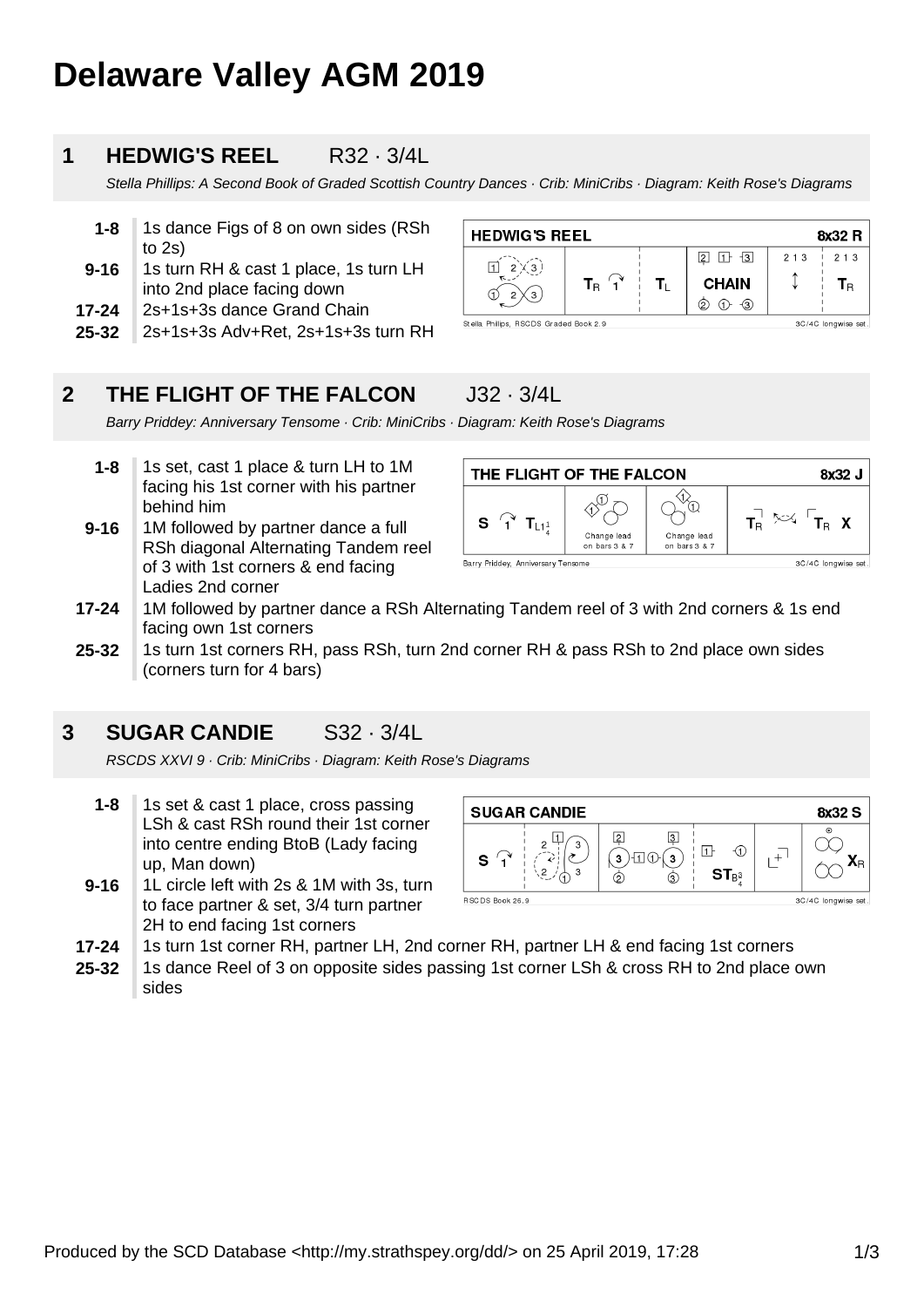# **4 GAELFORCE WIND** J32 · 3/4L

Derek Haynes: A Third Book of Graded Scottish Country Dances · Crib: MiniCribs · Diagram: Keith Rose's Diagrams

 $S X_{B}$ 

**GAELFORCE WIND** 

 $1 \times 2$ 

 $\mathbf{S}$ 

**& LINK** 

 $21x$ 

Д

Derek Haynes, 1996, Carnforth Collection 3, RSCDS Graded Book 3.12

- **1-8** 1s set, cross RH, 1s+2s Set+Link (Ladies face out)
- **9-16** 2s+1s Men's Chain
- **17-24** 1s 1/2 Figs of 8 (L round 2s & M round 3s), 2s+1s+3s turn RH & open into
- 
- **25-32** 2s+1s+3s circle 6H round & back

# **5 THE MUSIC MAKARS** R32 · 3/4L

Roy Goldring: RSCDS XXXIII 1 · Crib: MiniCribs · Diagram: Keith Rose's Diagrams

- **1-8** 1s turn RH, cast 1 place & turn partner LH to Bal-in-Line position with 1st corners
- **9-16** 1s Bal-in-Line with 1st corners then face 1st corners & set, 1s turn to right again & Bal-in-Line with corners then turn ptnr RH to face 2nd crnrs
- **17-24** 1s Bal-in-Line with 2nd corners then face 2nd corners & set, 1s turn to left again & Bal-in-Line with corners then turn prtnr LH to end 1L facing 2s, 1M facing 3s



 $2 \Omega$ 

 $113$  $\overline{c}$ 



3C/4C longwise set

8x32 J

 $213$ 

6

3C/4C longwise set

 $213$ 

 $T_{\rm R}$ 

**25-32** 1s dance RH across (1L with 2s & 1M with 3s), 1s change places passing RSh & dance LH across with other couple

## **6 S-LOCOMOTION** S32 · 4/4L

Ken Jones: RSCDS XLI 8 · Crib: MiniCribs · Diagram: Keith Rose's Diagrams

- **1-8** 1L+2L cross passing partner LSh & cast down 2 places as 3M+4M cross & cast up 2 places, top 4 Men also bottom 4 Ladies dance LH across.
- **9-16** 1M+2M cross passing opp dancer RSh & cast down 2 places as 3L+4L cross



- **17-24** & cast up 2 places, top 2 cpls also bottom 2 cpls dance RH across. 3s+4s+1s+2s dance 1/2 RSh reels of 4 on sides, 1s+4s+3s (bottom 3 couples) dance 1/2 reels of 3 on sides.
- **25-32** All set, cross RH, 2s+3s also 4s+1s circle 4H round to left.